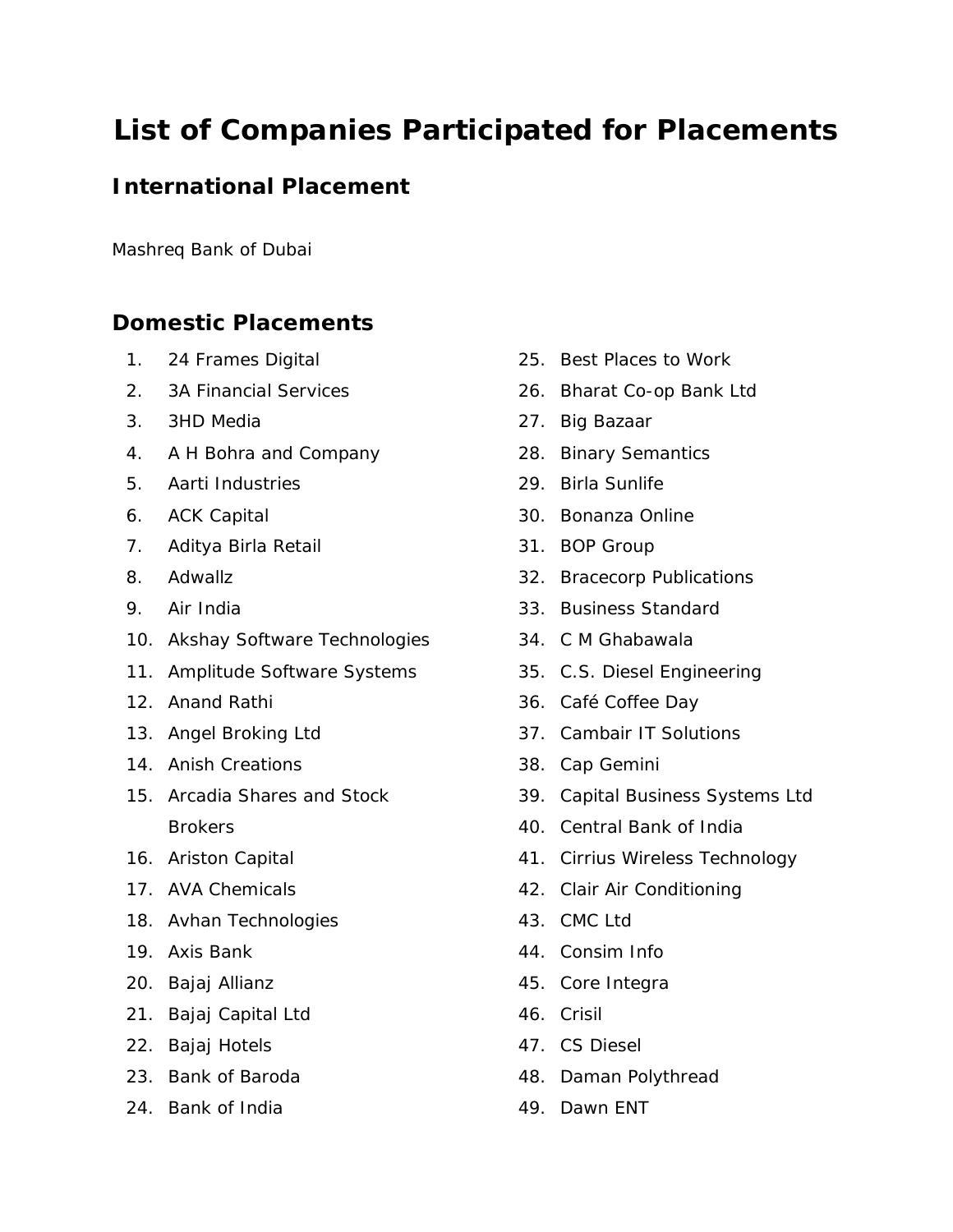- 50. Decon Management Services
- 51. Deloitte
- 52. Dena Bank
- 53. Dewise Advise
- 54. Dhanlakshmi Bank
- 55. Dhruv Consultants
- 56. Dian Interior Solutions
- 57. DSL Investment Services
- 58. Dugdh Sagar
- 59. Edelweiss
- 60. Edicon Pneumatic Tool Company
- 61. Embee Software
- 62. e-nxt Financial Services
- 63. EO Chemo Plast
- 64. E-scan
- 65. Evolute Solutions
- 66. Exhibit Software
- 67. Faze 3
- 68. Fidelis Management Consultants
- 69. Fino
- 70. Frankfinn
- 71. Future Education
- 72. Genesys International Corporation
- 73. Glaxo Smithkline
- 74. Global Telesystems
- 75. Global Vision
- 76. Grand Sarovar
- 77. Greenpeace
- 78. Hathway
- 79. HDFC
- 80. Head Hunters HR
- 81. Hinduja Global Solutions
- 82. Home India Home Reality
- 83. Hotel Grand Sarovar
- 84 HPCL
- 85. HR Mantra Software
- 86. i property
- 87. ICICI Group
- 88. IDBI Federal
- 89. IIGM
- 90. Immunity Networks and **Technology**
- 91. IMRB
- 92. India Fashions
- 93. India Forex Advisors
- 94. India Infoline
- 95. India Mart
- 96. Indiabulls Securities
- 97. Indian Oil Corporation
- 98. Indian Press Clearing
- 99. Indianet
- 100. Indiaproperty
- 101. Indo Asian Buildcon
- 102. Indusind Bank
- 103. ING Vysya Bank
- 104. Intas Pharma
- 105. In-Today
- 106. Inventys Research Company
- 107. ISS Integrated Services
- 108. Italia Group
- 109. ITC Grand Maratha
- 110. J W Marriott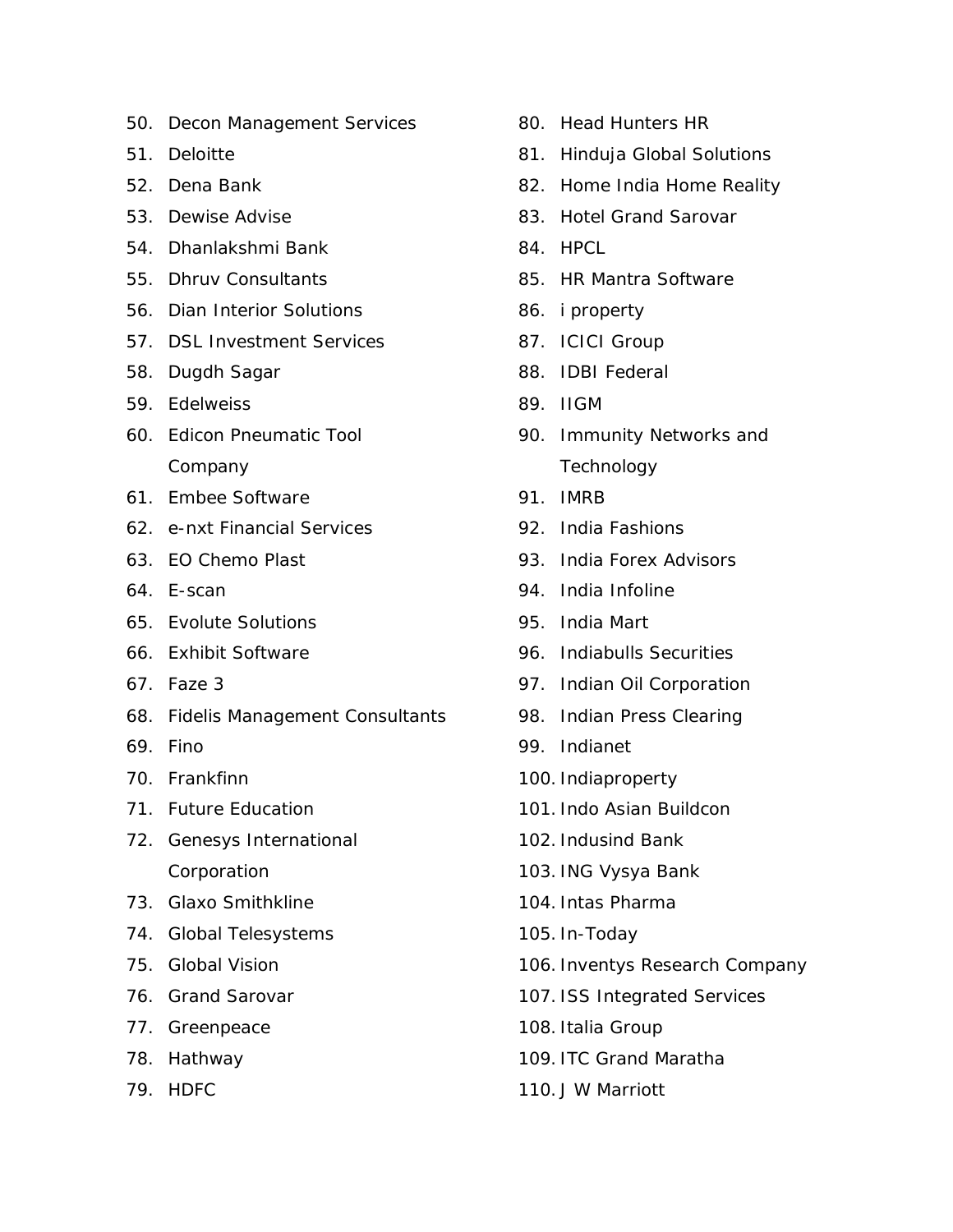- 111. Jabs International
- 112. Jaro Education
- 113. JSK Industries
- 114. Jupiter Infomedia
- 115. Kapol Co-operative Bank
- 116. Ketchum Sampark
- 117. Knowledge Network India
- 118. Kohinoor Hospitals
- 119. KPMG
- 120. Law and Kenneth Advertising
- 121. Leo Chemo Plast
- 122. Logicserve
- 123. Mahanagar Gas Ltd
- 124. Mahanand Dairy
- 125. Mahindra and Mahindra
- 126. Management paradise.com
- 127. Management Vikalp
- 128. Marketmen
- 129. Max New York Life
- 130. Mayfair Banquets
- 131. Medimind
- 132. MF Global
- 133. Micro Technologies
- 134. Microqual Technologies
- 135. Miles Software
- 136. Millenium Organisation
- 137. Motilal Oswal
- 138. Navrang Group
- 139. Netsyscon Consultancy
- 140. Niche Consulting
- 141. Nimble Systems
- 142. NJ India Invest
- 143. NJ Seasonal wear 144. Nomura 145. NX Creations 146. ONGC 147. Oxfam India 148. Oxygen Healthcare Communications 149. P.D Hinduja National Hospital 150. Packt Publishing 151. Panam Engineers 152. Panoromic Group 153. Pantaloons 154. Pavit Ceramics 155. Pepsi Co 156. Perfect Filament 157. Pfizer Ltd 158. Phoenix Advertising 159. Podar Enterprises 160. Prasol Chemicals 161. Pray Foundation 162. Prologue Retail Solutions 163. Punjab National Bank
- 164. R.C.F
- 165. Radio Indigo
- 166. Raychem RPG
- 167. Raymond
- 168. Redreels Production
- 169. Reliance Communications
- 170. Reliance Industries
- 171. Reliance Mutual Fund
- 172. Responsive Industries
- 173. Robosoft